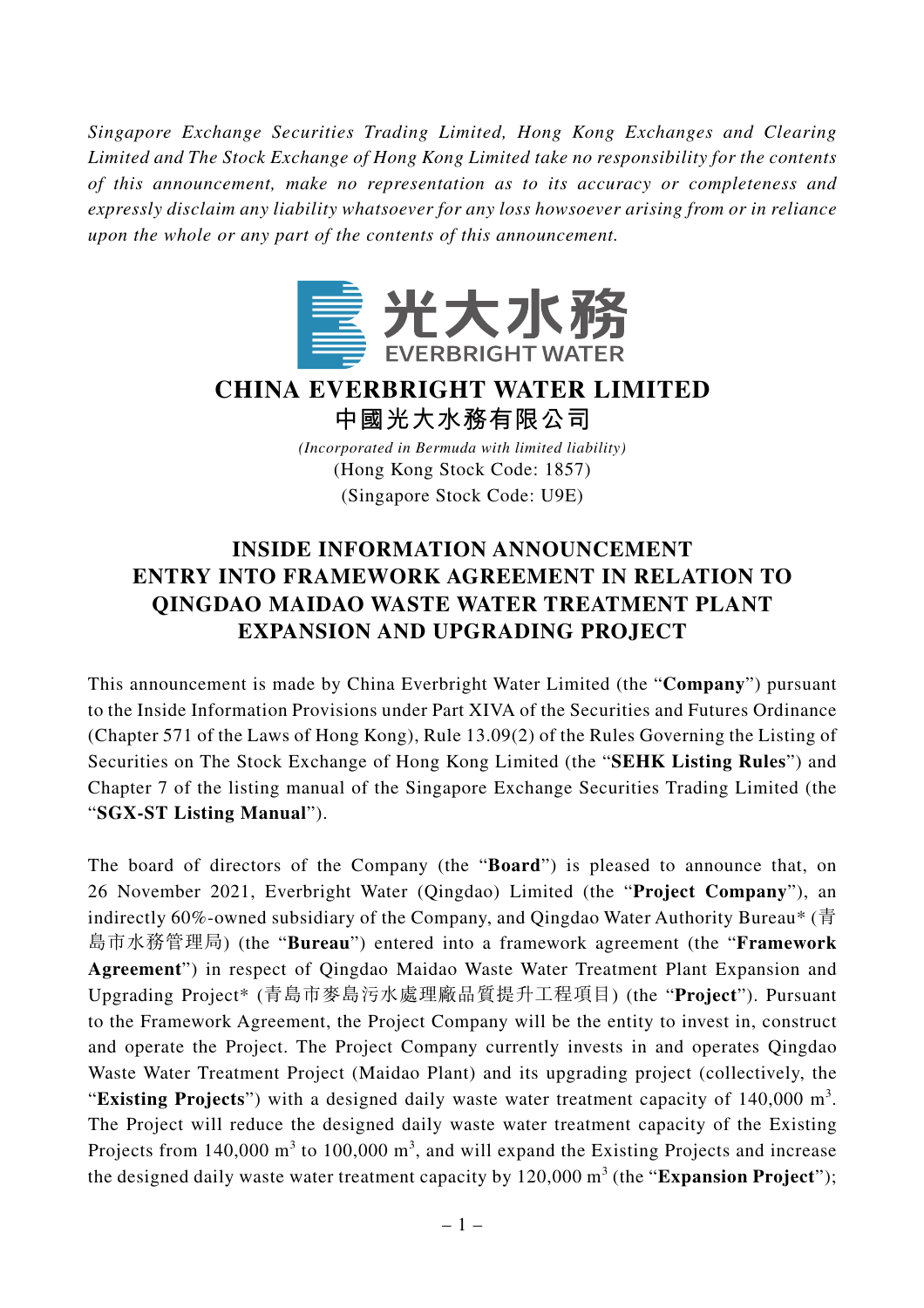in addition, the Project will further upgrade quality of the discharge water from the Existing Projects and the Expansion Project. After the Project completes construction and commences operations, the Qingdao Waste Water Treatment Project (Maidao Plant) will have an aggregate designed daily waste water treatment capacity of  $220,000 \text{ m}^3$  and comply with more stringent discharge water standard. The Project Company shall be entitled to charge waste water treatment service fees, calculated based on a specific unit price for each cubic metre of waste water to be treated by the Project.

The total investment amount of the Project is estimated to be RMB1.432 billion, and the period of the Project (inclusive of the construction period) is proposed to be 25 years.

The Project Company will further negotiate with the Bureau and enter into the relevant detailed definitive agreement (the "**Formal Contract**") in relation to the Project on the basis of the Framework Agreement.

The Project serves to expand the presence and influence of the Company in Qingdao City, Shandong Province and provides a good foundation for further water projects to be undertaken by the Company in Shandong Province in the future. From the perspective of the Company, the Project is expected to enhance long-term returns and value for the shareholders of the Company.

The Bureau is not regarded as an "interested person" of the Company or an associate of "interested persons" under the SGX-ST Listing Manual. None of the Directors or controlling shareholders (which shall have the meaning ascribed thereto under the SGX-ST Listing Manual) of the Company has any interest, direct or indirect, in the Framework Agreement or Formal Contract.

To the best of the knowledge, information and belief of the Board, having made all reasonable enquiries, the Bureau and the administrative authorities under Qingdao City are third parties independent of the Company and its connected person(s) (which shall have the meaning ascribed thereto under the SEHK Listing Rules).